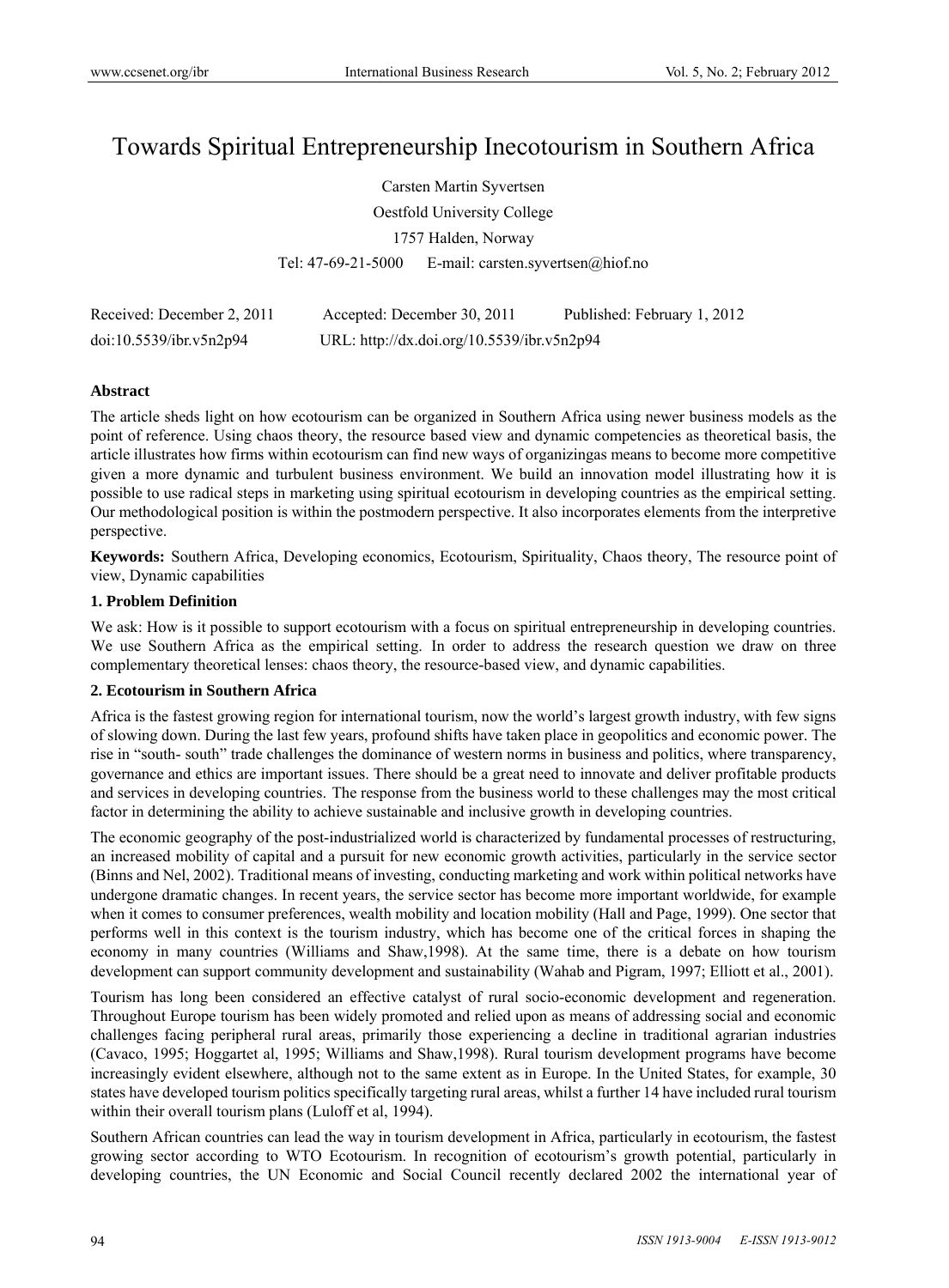ecotourism. Ecotourism focuses on how to take advantage out of small-scale production. The conservation of protected areas is often highlighted. Ecotourism is viewed as both a conservation and development tool because it can provide conservation benefits and economic benefits.

Ecotourism can involve volunteering, personal growth and learning new ways to living. Such tourism typically involves travel to areas where flora, fauna, and cultural heritages are the main attractions. Ecotourism includes programs that minimize negative aspects of conventional tourism on the environment. It can enhance cultural integrity of local people. Therefore, in addition to evaluating environmental and cultural factors, an integral part of ecotourism generally focuses on improving recycling, energy and water conservation, and the creation of economic opportunities for local communities.

A main part of such tourism development is to focus at spiritual dimensions (Brooks, 2008:4). Safeguarding and transmitting the spirit of places is one of the main objectives of ICOMOS (2008), through a project initiated by UNESCO. ICOMOS (1999) regards "cultural heritage as a dynamic reference point for daily life, social growth and change. It is a major source of cultural capital and an expression of diversity and cultural identity".

# **3. Challenges in Ecotourism in Developing Countries with a Focus on Southern Africa**

In order to attract foreign investors, firms in developing countries can lack the superior technology and supporting infrastructure that are necessary to reach global markets (Porter, 1998).Because small-to-medium sized enterprises (SMEs) are common in developing countries, entrepreneurs are plagued with scale constraints on investments in productive assets, including the use of international distribution channels (Sengerberger et al, 1990). A possible way to circumvert such scale and infrastructure limitations isto promote joint action among SMEs through interfirm agreements (Markusen, 1999; Storper, 1997; Tallman et al. 2004).

Ironically, although forging interorganizational collaborative arrangements appears to be critical for SMEs in weak infrastructure settings, it is precisely in those countries that firms also suffer from a host of institutional failures, such as poor legal systems, discretionary governmental policies and inefficient regulation, that hinder the pursuit of joint action and impose high investment uncertainty and exchange hazards (Mesquita, 2003; North, 1990). Suppose, for instance, that SMEs wish to articulate complementary competencies to overcome infrastructure shortcomings. As they invest in resources specific to their joint project and form expectations of outcomes that are difficult to meter ex ante, they may suffer severe contractual hazards (Mesquitaand Lazzarini, 2008).

In many cases the tourist industry will have to relate to situations were land and resource rights are deeply contested. The objective of land reforms in South Africa, to mention one example, is to redress the racially based land dispossessions from the apartheid years, which were characterized by inequitable distribution and ownership over land. Restitution politics aim to restore land and provide other remedies to people dispossessed by radically discriminatory legislation and practice. Policies and procedures are based on the Bill of Rights and the Restitution of Land Rights of 1994 (Department of Land Affairs, 1997). However, implementing land reforms has not been completed as rapidly as many would have wished. Tensions and disputes over land rights are common, going back to the colonial years when chiefs and headmen formed an integrated part of the colonial system (Cousins and Classens, 2003).

European investors can benefit from paying increased attention to distribution ofland and the importance of building local institutions when considering Southern Africa as regions for foreign investments.There are examples where efforts in ecotourism has not worked out as expected. Ecotourism in Wild Coast at the Eastern Cape Province (South Africa)was a failure due to conflicts between villages over the ownership and the use of land. The villages have been engaged in a number of power plays and entered into complex and shifting relationships at different moments of time, ranging from alliances and collaboration at one end of the spectrum to outright hostility and confrontation at the other. Since the beginning of the 90s the political terrain has become steadily more complex and turbulent (Cousins and Classsens, 2003).

# **4. Methodological Foundations**

We did intensive research on secondarily sources such as public registers and academic articles. We tried to create a meaning out of the data in the research process. We mostly used qualitative methodologies as techniques as these have been associated with descriptive and case study research.

Our methodological position is within the postmodern perspective. It also incorporates elements from the interpretive perspective.An interpretive approach is regarded as suitable for the investigation of complex and poorly understood phenomena (Dixon et al, 2007), since such an approach implies that the researcher's task is to "make sense of local actors' activities" (Soulsby and Clark, 2007, 1426). Thus the important criterion for assessing interpretive data analysis is its ability to provide reasonable insights into the phenomena that demand deeper understandings. Empirical findings illustrate, rather than validate, the theories they reflect (Astley and Zammuto, 1992).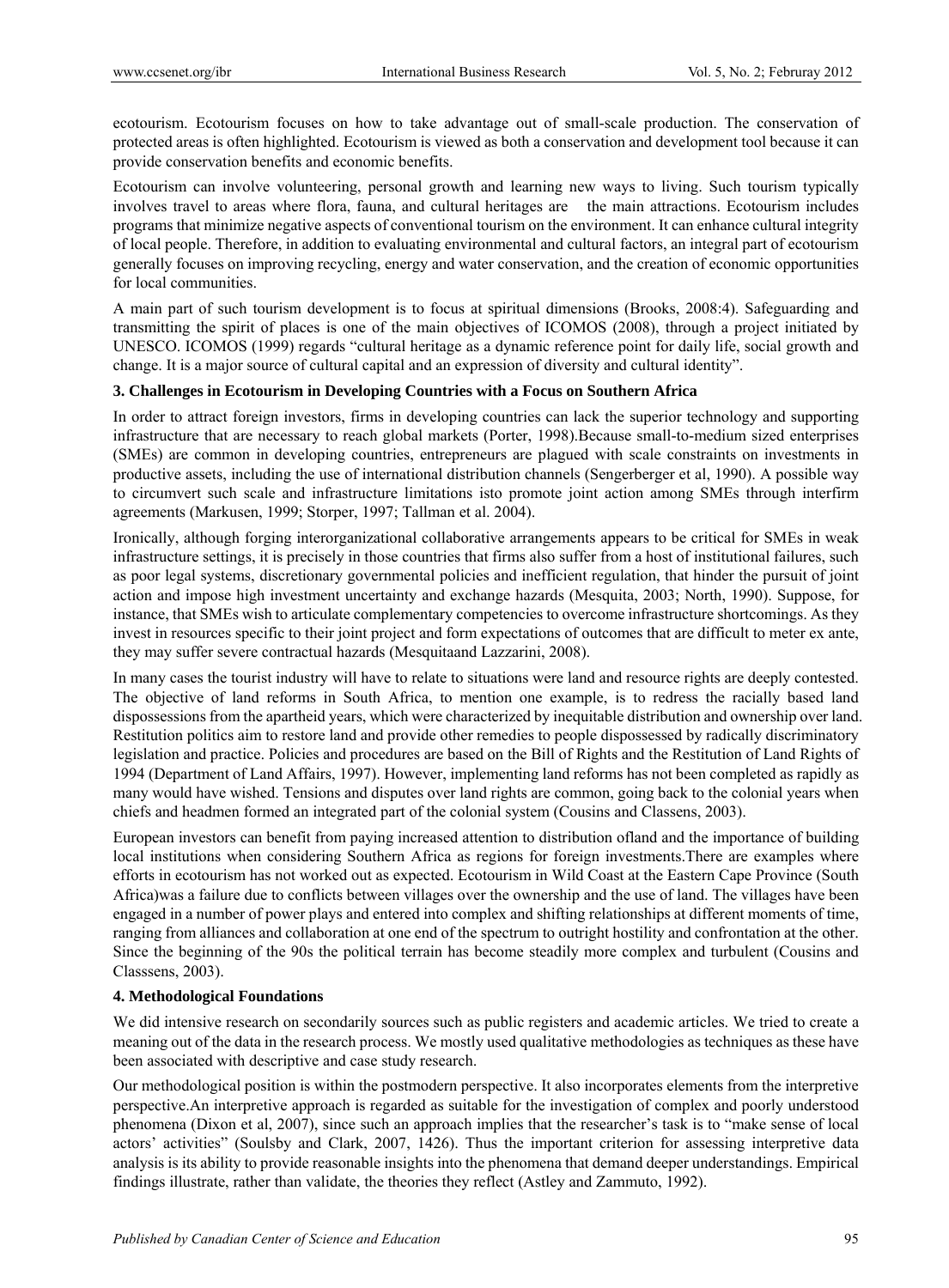We assume that meaning is locally created, that sudden change is a part of organizational reality, and that organizational outcomes are often a result of unintended consequences (March, 1994; Weick, 1979). The postmodern view of decision-making is often built on a decentralized framework (Lyotard, 1984; Rosenau, 1992). The methodological perspective of decentralization fits well with the realities in the current economic environment. Economic turbulence coupled with accelerating globalization, continuous improvement of technologies and deregulation of markets has a profound impact on the ability to decentralize.

As the study processed, a similar process to that outlined by Meyer et al (1993), where concepts and research methods were constantly rethought and upgraded following analysis and findings. Similarly, Hinings and Greenwood (1988, 99) argued that the researcher has to modify theoretical frameworks during the life of the project. It has been recognized that the conventional research cycle-conceptualization, design, measurement, analysis, and reporting, does not hold well in hyperturbulentmarkets (Chiaburu, 2006). In order to understand organizational phenomena at a more than superficial level, the scholarly literature has called or a more in-depth process research (Langley, 1999).

This study considers change to be a continual process of becoming, rather than a succession of stable states. This viewpoint suggests that social reality is not a steady state, but rather can be regarded as dynamic processes (Beech and Johnson, 2005). Thus, there is a need to observe events and interactions as they unfold over time. This approach suggests that dynamic construction, deconstruction and reconstruction of meaning make sense over time as contextual forces evolve and as organizational restructuring takes place.

#### **5. The Use of Chaos Theory as a Theoretical Focus**

Ecotourism in Southern Africa is new enough, chaotic enough and in the past unregulated enough so that chaos theory can be used with a certain degree of justification.Chaos theory is the study of complex, nonlinear dynamic systems. Chaos describes a situation where a system is dislodged from its steady state condition by trigging events, where outcomes just as well can lead to harmony as increased tensions. It involves regrouping of elements of a system, for which a new order eventually emerges. The dynamics of systems arise spontaneously from their internal structure. Often small random perturbations are amplified and molded by the feedback structure (Stacey et al, 2000).

The field was pioneered by Lorentz (1963) who studied the dynamics of turbulent flow in fluids. It is when a system is at a state of chaos it is most vulnerable to butterfly effects, where small causes can have large effects on a whole system. Lorentz (1963) also noted that some systems are likely to make "smoothing" adjustments so that "wild fluctuations" in the short term may be partially nullified in the long term through negative feedback mechanisms.

Chaos systems have "life-like" characteristics with an ability of self-organization (Gleick, 1987). A chaotic system can be regarded as an adhesive friction between sand grains, taxed to the limit of their tolerability. It implies a critical point where a single grain dropped on to a pile under maximum stress will cause a sudden phase shift into dramatic chaos manifested in the collapse of a face of the sand pile. Since the critical point can't be determined with exact prediction it can be wise to have plans ready as to how to respond.

Stability is preserved by the properties of redundancy. Redundancy means that the same pattern can be produced in a number of different ways. In order worlds, there is a repetition of efforts, which is unnecessary if one thinks entirely in terms of efficiency. Parts of the process can be damaged or not succeed in producing a repetition of a particular behavior, while others practices will survive. Loose coupling has much the same result. One interaction is not dependent on a very exact way of completion of a number of other interactions (Stacey et al, 2000).

Proponents of chaos theory enthusiastically see signs of it everywhere, pointing to the ubiquity of complex, dynamic systems in the social world and the resemblance between patterns generated by simulated nonlinear systems and real time series of stock exchange or commodity prices. From a theoretical perspective, chaos theory is congruous with the postmodern paradigm, which questions deterministic positivism as it acknowledges the complexity and diversity of experience. While postmodernism has had a profound influence on many areas of social science and the humanities, chaos theory has been neglected by organization theorists until recently (Hassard and Parker, 1993).

Despite its attractions, the application of chaos theory to social sciences is still in its infancy. There are those who think that expectations are too high (Baumol and Benhabib, 1989). Although real life phenomena may resemble the patterns generated by simple nonlinear systems that do not mean that we can easily model and forecast these phenomena. It is almost impossible to take a set of data and determine the system of relationships that generates it (Butler, 1990).

# **6. Towards New Organizational Forms in Ecotourism in Southern Africa**

Weare living in times where organization becomes organizing, we speak of the doing of organization (Shane and Venkataran, 2000). Recent research illustrates that the business landscape is neither stable nor predictable (e.g. Hamel, 2000; Muller-Stewans andLechner, 2001;;Leibold et al, 2002).In such a business environment there is a need for organizational flexibility, more create leadership practices and business models that pay increased attention to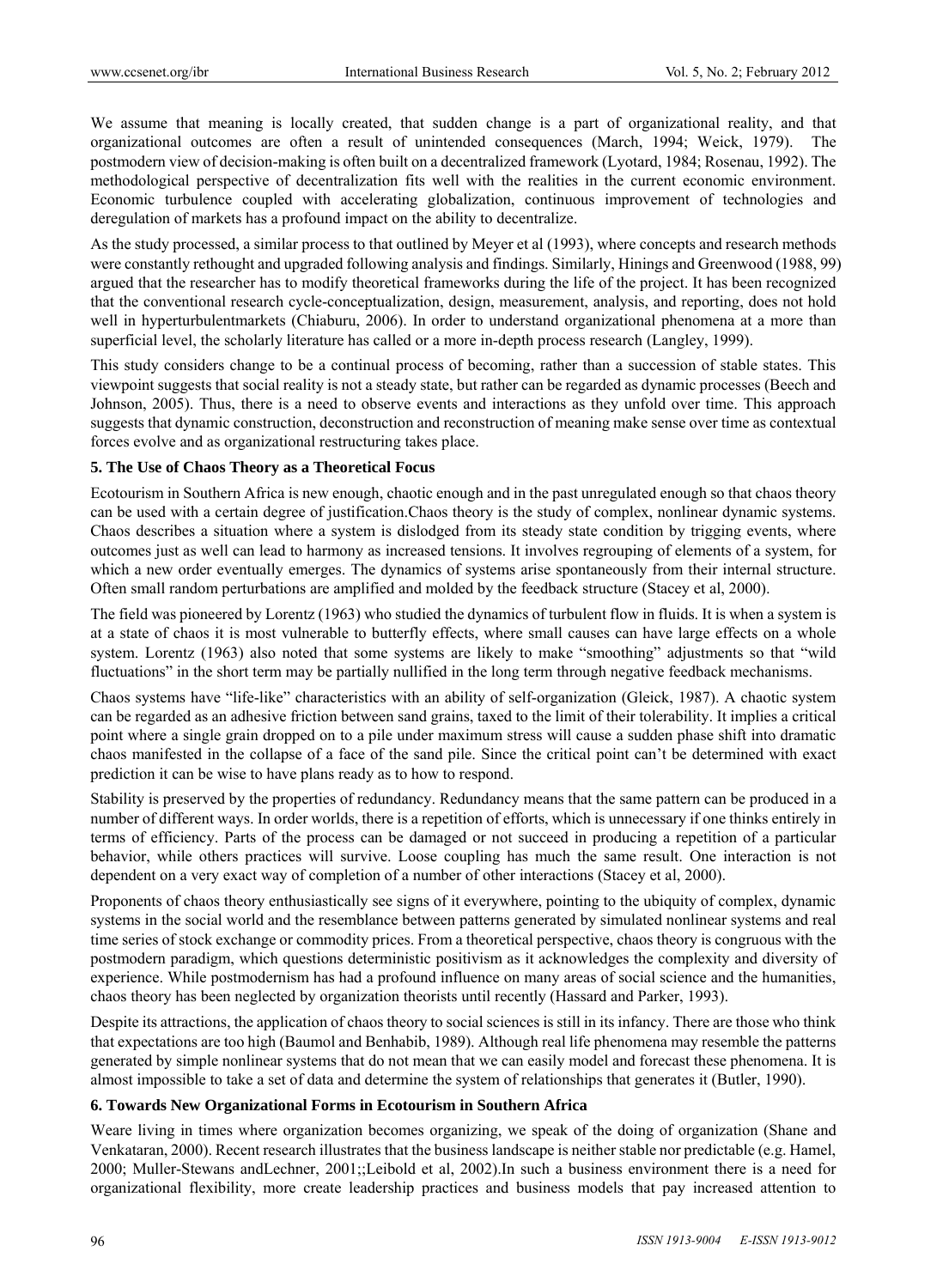changing customer requirements. Change and uncertainty are constant in the new economic landscape. There are great opportunities in this uncertainty as firms identify and explore business opportunities. Managers are increasingly realizing that the basis of their competitive advantage is found in their knowledge base, and that development and exploitation of knowledge is paramount for the sustainability of such advantages. Hence, better use of existing knowledge and more effective acquisition and assimilation of new knowledge becomes a business imperative.

Scholars and managers have raised serious concern about the extent to which existing approaches to strategy making can help firms in envisaging, conceiving, and realizing more imaginative strategies (Weick, 1989; Hamel, 1996; Chackravarty, 1997; Szulanski and Amin, 2001). It is therefore not a surprise that research increasingly calls for greater attention to imagination in formulating and implementing strategies(Roos and Victor, 1999; Hamel, 2000:3, von Krogh et al, 2000; Szulanski and Amin, 2001: 537).

At the same time we have witnessed a shift in the management literature from the industrial organizational perspective (Mason, 1939; Bain, 1956, 1959, Porter, 1980, 1985) towards the resource based perspective (Wernerfelt, 1984; Barney, 1991;Peteraf, 1993; Amit and Schoemaker, 1993) and finally, towards the dynamic capability perspective(Teecewt al. 1997; Zollo and Winter (2002) and Helfat and Peteraf (2003).

# *The industrialized organizational perspective (traditional tourism)*

Building on the industrial organization framework strategic management theory and entrepreneurship research suggest that entry barriers are key industry structural characteristics that impact business performance (e.g. Hofer and Schendel, 1978; Porter, 1980). More specifically, IO theory suggests that (1) economics of scale, (2) capital requirements, and (3) product differentiation are the most important entry barriers (Bain, 1956, 1959; Caves, 1972; Hofer, 1975; Shepherd, 1975; Hofer and Schendel, 1978; Porter, 1980; Hay and Morris, 1991; Siegfried and Evans, 1994).

We are of the opinion that the industrialized organizational perspective is related to traditional ways of conducting tourism development, for example by offering package forms of tourism with tour operators playing main roles.This form of tourism mayreach a stage of saturation in Southern Africa due to low entry barriers from other African countries, such as Kenya and Tanzania, and from other continents, for exampleAustralia and Latin America.

In light of an increased sophistication in client needs, natural and spiritual attractions seem to play more important roles in tourism development. Ecotourism can be marketed as a counterpoint to mass, packed tourism. For this reason many destinations are diversifying into ecotourism as traditional sun-and-sand alternatives are not as popular as they once were.

Ecotourism can mitigate the problems of seasonality associated with summer-sun packaged tourism; encourage independent, non-organized tourism; promote cultural tourism, as opposed to climatic attractions of destinations and last, but not least, satisfy the alleged demand for a more environmentally appropriate form of tourism.

#### *The resource based-view (natural resources in ecotourism)*

The resource-based view states that marshaling and uniquely combing a set of complementary and specialized resources and capabilities may lead to value creation. The proposition is that, even in equilibrium, firms may differ in terms of the resources and capabilities they control, and that such asymmetric firms may coexist until some exogenous change or Schumpeterian shock occurs (Wernerfelt, 1984; Barney, 1991; Peteraf, 1993; Amit and Schoemaker, 1993).

The resource-based view of the firm states that the possession of distinctive resources is critical if one wishes to attain competitive advantage (Barney, 1991; Miller and Shamsie, 1996; Peteraf, 1993). Smaller firms may be particularly pressed to reach beyond their boundaries to find and control such key resources (Dyer and Singh, 1998; Stinchcombe, 1965). For instance, SMEs may work together to integrate complementary assets, or even jointly promote investments in common resources (e.g. logistic infrastructure) that would otherwise be prohibitively costly. Essentially, this possibility of joint efforts results from various forms of inter form interdependencies that make the performance of a firm contingent on the performance of other firms in the same industry or market domain.

We regard the resource based-view as related to more traditional ecotourism being offered in the framework of natural resources. We regard natural tourism as being rather passive as it in many cases does not involve much involvement from the tourists. The tourist experience can be limited to seeing, hearing and smelling.

#### *The dynamic capabilities point of view (spiritual dimensions of ecotourism)*

We regard dynamic capabilities point of view as building on more modern ways of approaching tourism development by paying attention to spiritual dimensions of tourism development.

By definition the use of dynamic competencies involves adaptation and change. The dynamic capability approach criticizes both the Porterian industrial economics approach as well as the resource-based approach for neglecting the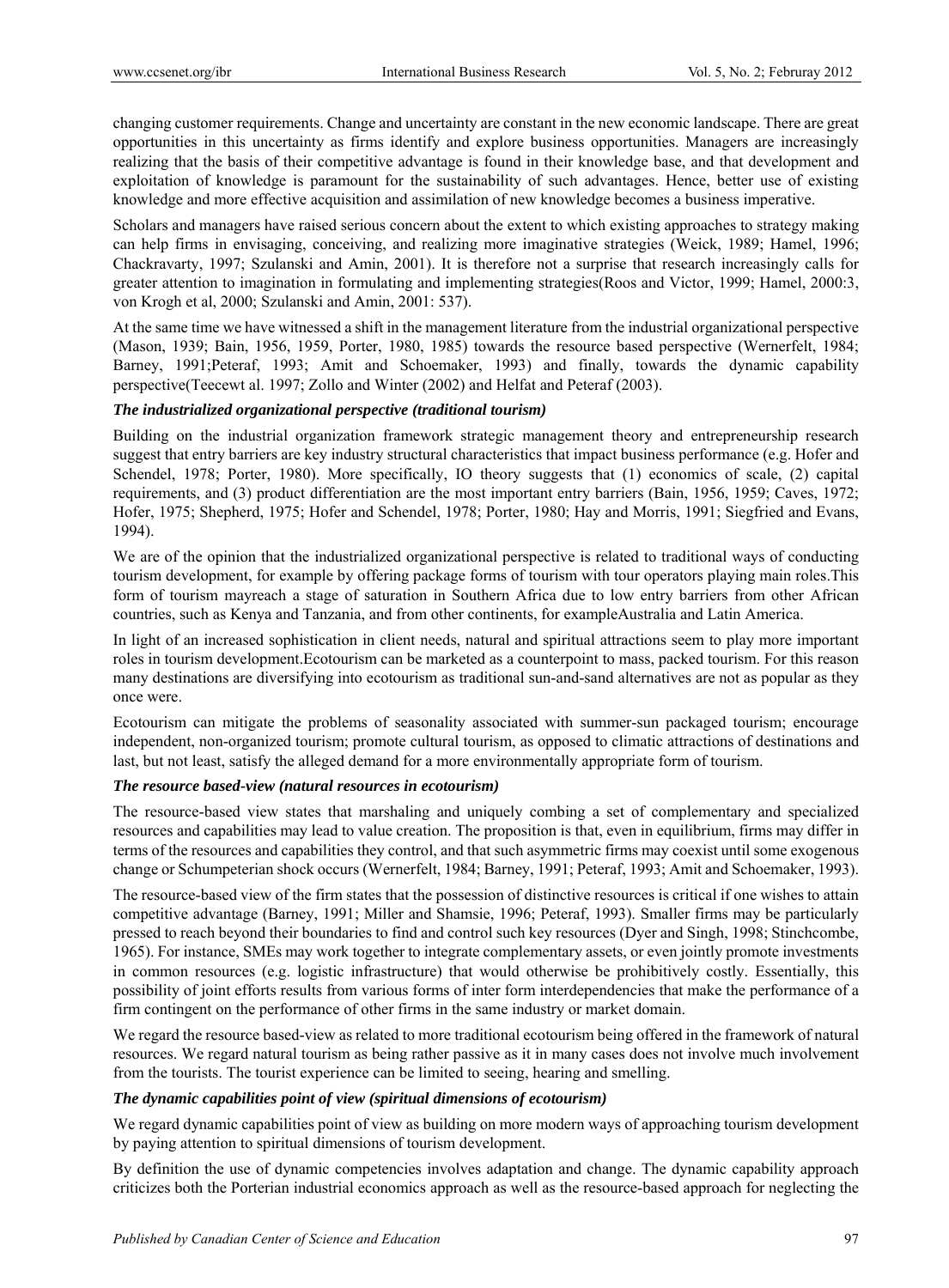tendency of industry and resource positions to erode over time (Teece et al, 1997; Hamel, 2000; Eisenhardt and Martin, 2000).

While the resource based view literature often has been concerned with questions of value appropriation and sustainability of competitive advantage,, a later extension of the resource based view, the dynamic capabilities approach explores how valuable resource positions are built and acquired over time (Teece et al., 1997). Dynamic capabilities are rooted in a firm's managerial and organizational processes, such as those aimed at coordination, integration and reconfiguration (Teece et al, 1997; Eisenhardt and Martin, 2000). These capabilities enable firms to create and capture Schumpeterian rents (Teece et al, 1997). Examples of such value-creating processes are product development, strategic decision-making, knowledge creation, and capabilities transfers (Eisenhardt and Martin, 2000).

The emergence of spiritual tourism clearly opens up new sources of value creation since relational capabilities and new complementarities among a firm's resources and capabilities can be exploited. We believe that spiritual tourism is more external as it takes place in social settings where the tourist plays an important role in the service delivery.

There are a number of conceptual avenues that can be followed when studying dynamic competencies. We use an approach derived from evolutionary economics. We try to illustrate that the use of dynamic competences is dependent upon routines (Nelson and Winter,1982; Feldman, 2000). We find routines interesting as they can be a source of creating new knowledge. This can be done by using routines in new ways. Such an approach should suit nicely into the realities of ecotourism asentrepreneurial initiatives come from local levels. Business renewal is at the center of the firm's attention, both to create its own internal context for breakthrough performance, and to grow by proactively searching for new markets to serve.

#### **7. Innovation within Ecotourism in Southern Africa**

Innovation is considered by many scholars and executives to be critical for firms to compete in turbulent business environments (Hitt et al, 1998; Ireland and Hitt, 1999). Hamel (2000) suggests that because the competitive landscape is nonlinear, it requires managers to think in nonlinear ways. Innovation literature is linked to concepts such as tailor making, commercialization and implementation. This means that an idea that is not developed or transformed into a product, or a service, cannot be regarded as an innovation (Fisher, 2001; Garcia and Calantone, 2002; McDermott and O'Connor, 2002).

The types of innovation we interested in studying more closely are technological innovations and marketingbased innovation. Technological innovations can be regarded as links between components, methods and processes leading to new products and services (Afuah, 1998). We link technological innovation to exploitation of knowledge. Marketing based innovations refer to how new knowledge can be embodied in distribution channels, products, applications, and in customer needs (Afuah, 1998). We link marketing innovation to exploration of knowledge.

By combining technological innovations and marketing based innovations it may be possible to analyze what makes tourism firms move from a situation with unclear priorities to a situation with a more clean-cut strategy. This means that we permit careful assessments of non-linear processes. Even if we can explain, ex post, how and why tourism firms moved from archetype X to archetype Y, or from position A to position B, it will not be fine-tuned enough to show how, de facto, change takes place (James, 1996, p. 26; Orlikowski, 1996; Feldman, 2000).

In order to succeed in ecotourism firms must be able to tailor make services to well defined market segments through a high degree of crafting, a concept that is related to principles in chaos theory.The use of craftwork, dating back to the early human history, laid the fundaments for civilized societies with a focus on urbanization and economics of scale. The technological developments in the eighteenth century, and particularly those of the nineteenth century, led to more use of machines and a decline in the use of craftwork, relatively speaking. The emergence of the knowledge economy leads to a renaissance of craftwork as novelty has become increasingly important as companies succeed in offering tailor-made solutions to carefully targeted market segments.

As the market for natural ecotourism in Southern Africa matures it will be necessary that spiritual dimensions of service deliveries become more important, moving the attention from a technological focus toward a more marketing oriented one. As the market for natural attractions of ecotourism matures, value adding services related to spiritual dimensions of ecotourism can represent a growth market, according to our reasoning.

In order to analyze how to market spiritual dimensions of ecotourism it can be worthwhile to repeat some findings in the marketing literature. During the 1990s and continuing into the 2000s the issue of value creation for customers started to gain interest in the marketing literature, at the same time as service marketing became more dominating. The prevailing view is that the value for customers is embedded in products that are outputs of firms' manufacturing processes. The view is called value-in-exchange (i.e. Rust et al, 2000). This logic is challenged by an alternative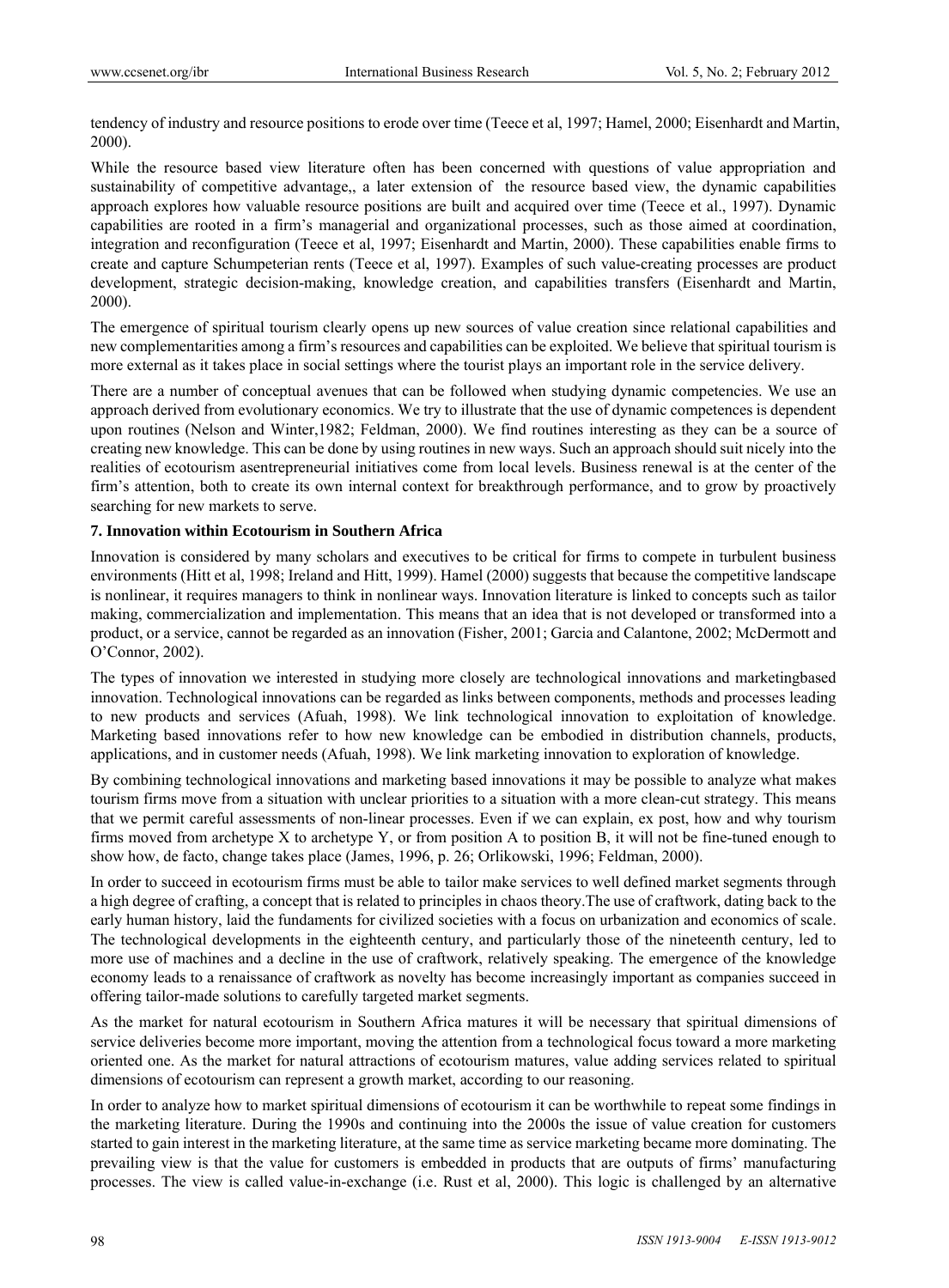viewpoint called value-in-use, where more focus is placed on value-generating processes (Vargo and Lusch, 2004; Gronroos, 2008). According to this view, value is not created by the provider but rather by customers' value-generating processes (Gronroos, 2008).

Customer satisfaction is the hub in a system that connects customer perceptions and emotional responses to subsequent behaviors and business performance. Customer satisfaction is defined as a customer's overall evaluation of an offering's performance (Fornell et al, 1996). Satisfaction includes an offering's ability to provide a pleasurable level of consumption-related fulfillment (Oliver, 1997). Theory suggests that the more experiences one accumulates and integrates into this satisfaction evaluation the more affective and emotional the evaluation becomes (Oliver, 1999).

The classical topic of customer satisfaction/dissatisfaction is still important as it is believed that customer satisfaction has long term benefits, including customer loyalty, and increased profitability (Anderson,1998; Rust and Verhoef. 2005). There is empirical research suggesting that satisfied customers are more loyal, are involved in cross-selling and participate in positive word-of-mouth advertising (e.g. Fornell et al., 1994; Fornell, 1996).

The marketing literature supports a clear links between customer satisfaction on one hand and business performance on the other (Bolton, 1998; Bolton and Lemon, 1999).Research conducted by Mittal and Kamakura (2001) shows a strong albeit nonlinear effect of consumer satisfaction on repurchase behavior for automobiles. With respect to financial performance, customer satisfaction is positively associated with operating margins, return on investment, accounting returns and shareholder value (see Anderson et al, 2004).

# **8. What is the Relationship between Innovation and Knowledge Creation?**

We aim to illustrate how the ecotourism industry can become more competitive by focusing on knowledge creation and innovation. Knowledge creation and innovation have a strong and complex relationship, however, seldom examined.We suggest that innovation depends on knowledge creation (Popadiuk and Choo, 2006**)**.

According to our reasoning the resource based view is related to knowledge exploitation while there is a closer link between the dynamic capabilities point of view and the exploration of knowledge, While nature based ecotourism can be linked to exploitation of knowledge, we are of the opinion that spiritual ecotourism to a larger extent is linked to the exploration of knowledge.

While natural attraction in ecotourism can be linked to exploitation of knowledge (technological focus) we are of the opinion that spiritual dimensions of tourism development are more related to the exploration of knowledge (marketing focus)**.** However, this distinction must be used with care as natural tourism and spiritual dimensions of tourism development are not in conflict with each other but can be regarded as two sides of the same coin.

The accumulation of knowledge through learning constitutes a driving force as knowledge acquisition opens new business opportunities (i.e. Penrose, 1959). Tourism institutions in Southern Africa can engage in the exploration of knowledge for the purpose of developing new combinations of knowledge. Exploration involves discovery and experimentation, which can lead to increased productivity through repeated practices.

We believe that the exploration with the use of new processes is a main driver for knowledge creation in ecotourism in Southern Africa. Such a framework can be used as basic for designing path-breaking innovations (Schumpeter, 1947; Nelson and Winter, 1982; Galinic and Rodan, 1998; Fleming, 2001; Nekarand Roberts, 2004).

#### Insert Figure 1 Here

How to organize ecotourism in the future in Southern Africa can be a question of debate. We suggest that experiencesin the United Kingdom where one pound is paid per visit per day is used as a benchmark and is implemented in all types of tourism in Southern Africa. Such a tax can be welcomed in protected areas where tourism has a potential for hurting the environment. This argument should also be relevant within spiritual ecotourism.

In order for ecotourism projects to succeed governments need to facilitate the creation and growth of private enterprises in labor-intensive sectors of the economy through appropriate politics, infrastructure, and institutions. Reforms to improve the efficiency of capital markets will enable many more local entrepreneurs to create jobs that employ the poor. Lack of good infrastructure results in geographically fragmented markets and firms that are too small to exploit scale economics. Small and medium-sized enterprises need financing options, both when it comes to questions related to debt and equity.

#### **9. Conclusion, Implications and Future Research**

Given the great degree of complexity and turbulence in the Southern Africa economies, we use chaos theory, the resource based view and dynamic capabilities as our theoretical foundations. We suggest that radical steps in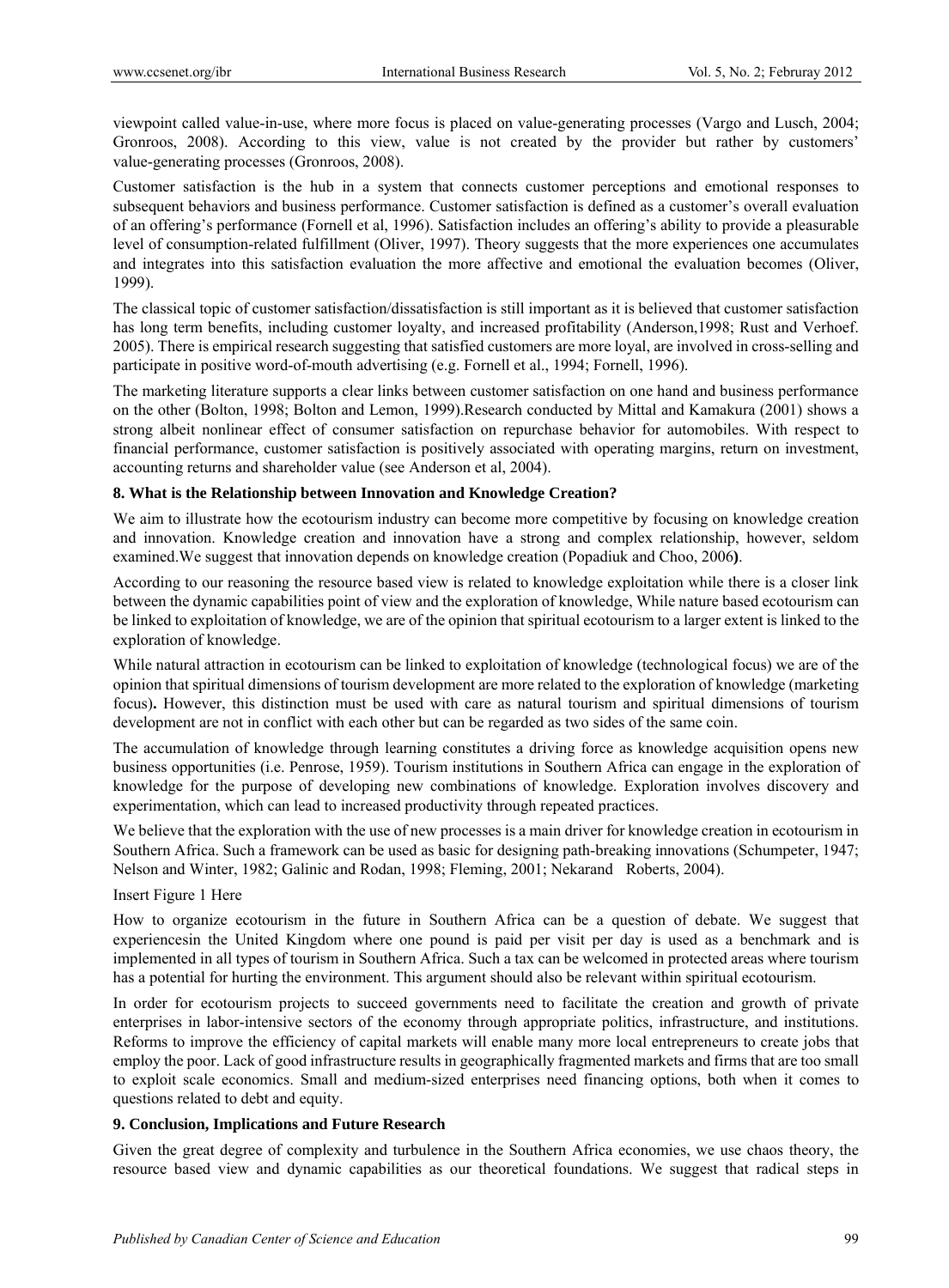marketing and technology are necessary if future growth can take place in both traditional ecotourism and spiritual ecotourism

As change becomes a constant in organizational life, managers in the ecotourism field are struggling to make meaning out of changes. In such contexts sensemaking becomes vital and difficult for managers. According to Weick (1995) sensemaking denotes efforts to interpret and create order for occurrences. Our aim in this article is to illustrate that managers can make sense out of dramatic changes in the tourism industry by focusing more on ecotourism and particularly spiritual ecotourism.

Organizational change spurs reframing, as actors seek to make sense of disparities between their expectations and new experiences (Balogun and Johnson, 2004). According to Bartunek (1984) frames provide a structure of assumptions, rules, and boundaries that guide sensemaking and over time become embedded and taken-for-granted. Shocks and surprises signal that existing frames may no longer apply as is the case where traditional management models make less sense in ecotourism. Reframing, therefore, enables actors to alter meanings attributed to changing situations (Watzalawick et al., 1974). Argyris's (1993) distinction between "single-loop" and "double-loop learning" offers an illustration. Single-loop signifies incremental variations within an existing frame, while double-loop denotes reframing, substantially altering an actor's view and thus enabling dramatic changes in understanding and action. We are of the opinion that the need for double-loop learning should be value for spiritual ecotourism as new management models should be welcome in an emerging growth market.

Ourstudy adds to a growing stream of research on strategy and entrepreneurship dealing with the emergence and competitiveness of clusters, or geographical concentrations of firms (Scmitz and Nadvi, 1999). Although early work on clusters accentuated the benefits that passively accrued to firms from their geographically agglomerating into larger markets, later research of the concept have tended to move away from this emphasis on passive agglomeration economies toward that of active networking among clustered firms (see also Christopherson and Storper, 1986; Markussen, 1999; Mesquita, 2007, Storper, 1997; Tallman et al., 2004). Our study contributes to this later trend in the cluster literature by illustrating that spiritual ecotourism can be a possible economic engine within selected geographical areas. .

We conclude with a call for more research on order to develop a fuller understanding of the interaction between innovation and knowledge creation. Our discussion here suggests that knowledge creation is focused on the generation and application of knowledge that leads to new capabilities of the firm. Innovation is also concerned with how these new capabilities may be turned into products and services that have economic value for markets. Knowledge about markets becomes a critical component of the innovation process, and how firms can proper in an increasingly competitive business environment.

We suggest that entrepreneurship literature is studied more closely as such literature often breaks with traditional business practices. We also believe that future research can benefit from studying more concrete business cases than done in this research, particularly extreme cases as learning effects can be achieved.

#### **References**

Abernathy, W., & Clark, K. B. (1985), Mapping the winds of creative destruction. *Research Policy*, 14, 3-22. http://dx.doi.org/10.1016/0048-7333(85)90021-6

Afuah, A. (1998). *Innovation Management: Strategies*, *Implementation, and Profits*, Oxford University Press, New York, NY.

Amit, R., & Schoemaker, P. (1993). Strategic assets and organizational rent. *Strategic Management Journal,* 14(1), 33-46. http://dx.doi.org/10.1002/smj.4250140105

Anderson, E. W. (1998), Customer satisfaction and word of mouth. *Journal of Service Research*, 1, 5-17. http://dx.doi.org/10.1177/109467059800100102

Anderson, E. W., Fornell, C., & Mazvancheryl, S. K. (2004), Customer satisfaction and shareholder value. *Journal of Marketing*, 68, 172-185. http://dx.doi.org/10.1509/jmkg.68.4.172.42723

Argyris, C. (1993). *Knowledge for action: A guide to overcoming barriers to organizational change*. Jossey-Bass, San Francisco.

Astley, W. G., & Zammuto, R. F. (1992). Organization Science, Managers and Language Games. *Organization Science*, 3(4), 443-460. http://dx.doi.org/10.1287/orsc.3.4.443

Bain, J. S. (1956). *Barriers to New Competition*. Harvard University Press: Cambridge, MA.

Bain, J. S. (1959). *Industrial Organization.* Wiley, New York.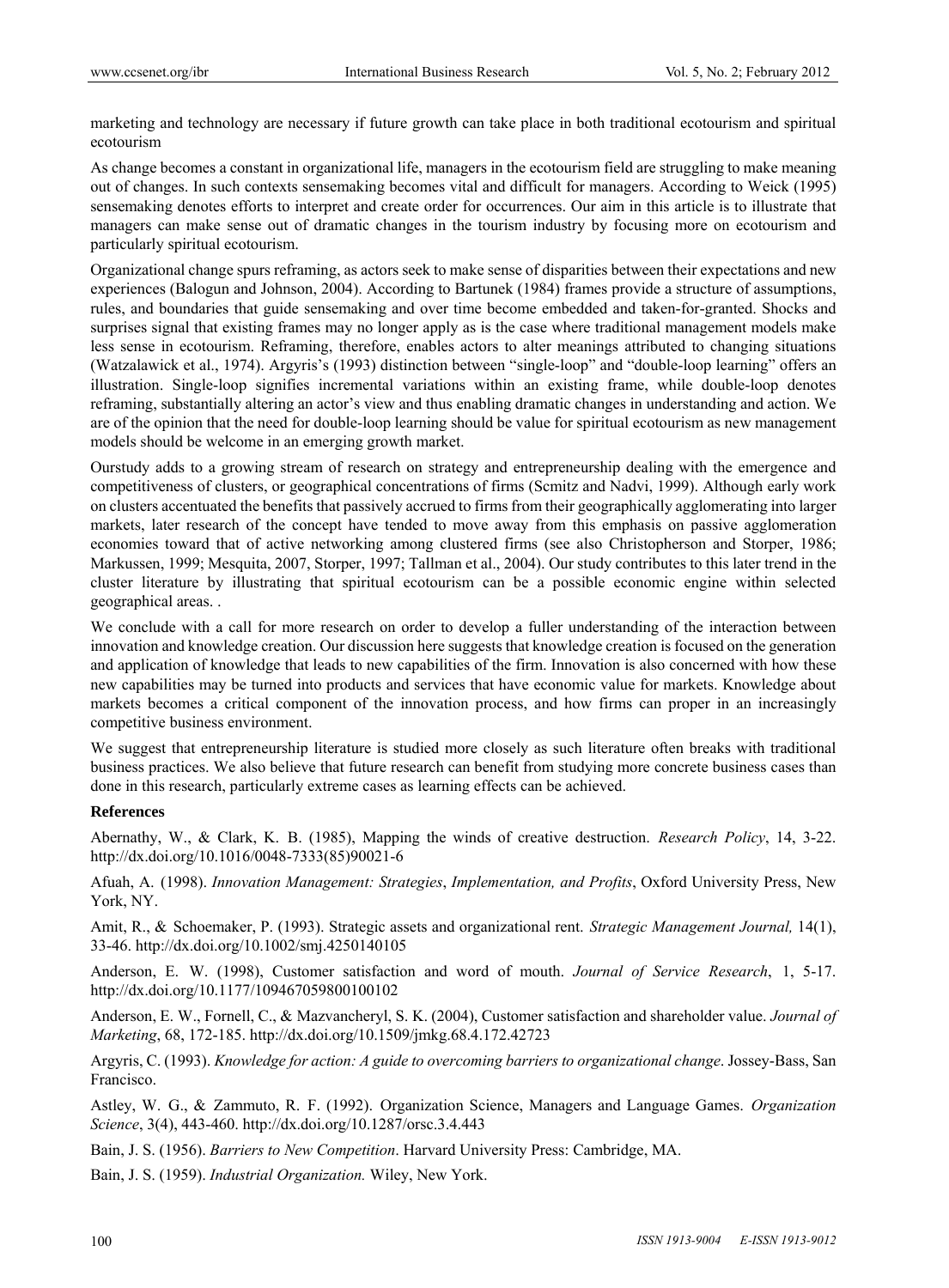Barney, J. (1991). Firm resources and sustained competitive advantage. *Journal of Management*, 17(1), 99-120. http://dx.doi.org/10.1177/014920639101700108

Balogun, J., & Johnson, G. (2004). Organizational restructuring and middle manager sensemaking. *Academy of Management Journal*, 47, 523-549. http://dx.doi.org/10.2307/20159600

Bartunek, J. M. (1984). Changing interpretive schemes and organizational restructuring: The example of a religious order. *Administrative Science Quarterly*, 29, 355-372. http://dx.doi.org/10.2307/2393029

Baumol, W., & Benhabib, J. (1989). Chaos: significance, mechanism, and economic applications. *Journal of Economic Perspectives*, 3, 77-105.

Beech, N., & Johnson, P. (2005). Discourses of disputed identities in the practice of strategic change. The mayor, the street-fighter and the insider-out. *Journal of Organizational Change Management*, 18(1), 31-47. http://dx.doi.org/10.1108/09534810510579832

Binns, T., & Nel, E. (2002). Tourism as a local development strategy in South Africa. *The Geographical Journal*, 168(3), 235-247. http://dx.doi.org/10.1111/1475-4959.00051

Bolton, R. N. (1998). A dynamic model of customers' usage of services: usage as an antecedent and consequence of satisfaction. *Marketing Science*, 17, Winter, 45-65. http://dx.doi.org/10.1287/mksc.17.1.45

Bolton, R. N., & Lemon, K. N. (1999). A dynamic model of customers' usage as services: usage as an antecedent and consequence of satisfaction. *Journal of Marketing Research*, 36, 71-86.

Brooks, G. (2008). Developing Guiding Principles for World Heritage as a Sustainable Tourism- A Major UNESCO World Heritage Center Initiative. *ICOMOS*, Burgerman, NSW/Australia.

Butler, A. (1990). A methodological approach to chaos: Are economists missing the point? *Federal Reserve Bank of St. Louis*, 72(13), 36-48.

Butler, R. W. (1980). The Concept of a Tourist Area Cycle of Evolution: Implications for Management of Resources. *Canadian Geographer*, 24(1), 5-12. http://dx.doi.org/10.1111/j.1541-0064.1980.tb00970.x

Cavaoco, C. (1995). Rural tourism: The creation of new tourist spaces In, Montanari, A. & Williams, A. (eds), European tourism: Regions, spaces and restructuring. *Chichester*, UK, 129-149.

Caves, R. E. (1972). *American Industry: Structure, Conduct, and Performance*, 3rd ed., Prentice-Hall: Englewood Cliffs, NJ.

Chakravarrthy, B. (1997). A new strategy framework for coping with turbulence. *Sloan Management Review*, 38(2), 69-82.

Chandy, R. K., & Tellis, G. J. (1998), Organizing for radical product innovation: The overlooked role of willingness to cannibalize. *Journal of Marketing Research*, 35 (4), 119-135. http://dx.doi.org/10.2307/3152166

Chiaburu, D. S. (2006). Managing Organizational change in Transition Economics. *Journal of Organizational Change Management*, 19(6), 738-746. http://dx.doi.org/10.1108/09534810610708387

Christoperson, S., & Storper, M. (1986). The city as studio, the world as back lot: The impact of vertical disintegration on the location of the motion picture industry. *Environment and Planning D: Society and Space*, 4, 305-320. http://dx.doi.org/10.1068/d040305

Cousins, B., & Classenes, A. (2003). CommercialLand Tenure in South Africa: Livelihood, Rights and Institutions. *Development Update*, 4 (2), 55-77.

Department of Land Affairs. (1997). *White Paper on Land Policy,* Department of Land Reforms, Pretoria (South Africa).

Dixon, S. E., Meyer, K. E., & Day, M. (2007). Exploitation an exploration learning and the development of organizational capabilities: A cross-case analysis of the Russian oil industry. *Human Relations*, 60 (10), 1493-1523. http://dx.doi.org/10.1177/0018726707083475

Eisenhardt, K. M., & Martin, J. A. (2000), Dynamic capabilities: what are they?. *Strategic Management Journal*, 21, special issue, 21(10-11), 1105-1121.

Elliott, G., Mitchell, B., Wiltshire, B., Manan, I. A., & Wismer, S. (2001), Coastal management: community participation in marine protected area management Wakatobi National Park, Sulawesi, Indonesia. *Coastal Management*, (29), 295-316.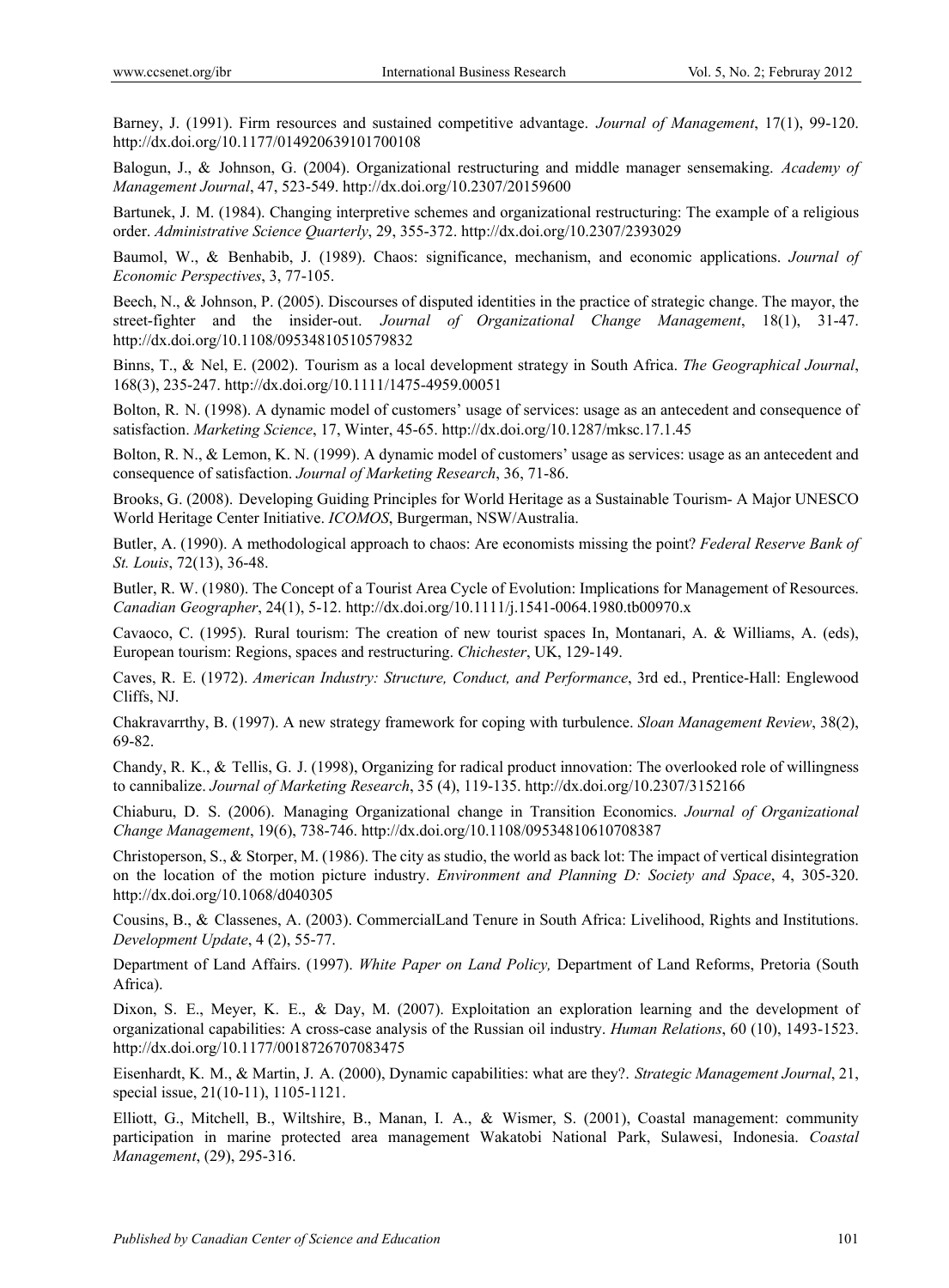Feldman, M. (2000),. Organizational routines as a source of continuous change. *Organization Science*, 11(6), 611-629. http://dx.doi.org/10.1287/orsc.11.6.611.12529

Fisher, M. (2001). Innovation, knowledge creation and systems of innovation. *Annals of Regional Science*, 35, 199-216.

Fleming, L. (2001). Recombinant uncertainty in technical search. *Management Science*, 47, 117-132. http://dx.doi.org/10.1287/mnsc.47.1.117.10671

Fornell, C., & Cha, J. (1994), Partial least squares, in Bagozzi, R. P. (ed), *Advanced Methods of Marketing Research*, Blackwell, Cambridge, MA, 52-78.

Fornell, C., Johnson, M. D., Anderson, E. W., Cha, J., & Bryant, B. E. (1996). The American Customer Satisfaction Index: Nature, Purpose and Findings. *Journal of Marketing,* 60, Oct., 7-18. http://dx.doi.org/10.2307/1251898

Galinic, D. C., & Rodan, S. (1998), Resource recombination's in the firm: knowledge structures and the potential of Schumpeterian innovation. *Strategic Management Journal,* 19, 1193-1201. http://dx.doi.org/10.1002/(SICI)1097-0266(1998120)19:12<1193::AID-SMJ5>3.0.CO;2-F

Garcia, R., & Calantone, R. (2002). A critical look at technological innovation typology and innovativeness terminology: A literature review. *Journal of Product Innovation Management,* 19(2), 21-35. http://dx.doi.org/10.1016/S0737-6782(01)00132-1

Gleick, J. (1987). *Chaos: Making a New Science*, Heinermann, London. .

Gronroos, C. (2008). Service logic revisited: who creates value? And who co-creates?, *European Business Review*, 20(4), 298-314. http://dx.doi.org/10.1108/09555340810886585

Hall. C. M., & Page, J. (1999). *The Geography and Tourism and Recreation: Environment and Place* (2nd ed.), Routledge, London.

Hamel, G. (1996). Strategy as revolution. *Harvard Business Review*, July-Aug.,69-82.

Hamel, G. (2000). *Leading the revolution*, Harvard Business School Press, Cambridge, MA.

Hassard, J., & Parker, M. (eds.). (1993). *Postmodernism and Organizations, Sage*, Thousand Oarks, CA.

Hay, D. A., & Morris, D. K. (1991). *Industrial Economics and Organization: Theory and Evidence*, Oxford University Press, New York.

Helfat, C. E.,& Peteraf, M. (2003). The dynamics resource-based view-capacity life cycles. *Strategic Management Journal*, 24, 997-1010. http://dx.doi.org/10.1002/smj.332

Henderson, R. M., & Clark, K. B. (1990). Architectural innovation: the reconfiguration of existing product technologies and the failure of established firm. *Administrative Science Quarterly*, 35(1), 9-22. http://dx.doi.org/10.2307/2393549

Hinings, C. R., & Greenwood, R. (1988). *The Dynamics of Strategic Change*, Basil Blackwell, Oxford (UK).

Hitt, M. A., Ricarti Costa, J. E., & Nixon, R. D. (1998). *The new frontier, In Managing Strategically in an Interconnected World.* Hitt, M. A, Ricarti Costa, J. E, & Nixon, R. D. (eds). Wiley: Chichester, 1-12.

Hofer, C. W. (1975). Toward a contingency theory of business strategy. *Academy of Management Journal,* 18, 784-810. http://dx.doi.org/10.2307/255379

Hofer, C. W., & Schendel, D. (1978). *Strategy Formulation: Analytical Concepts*. West: St. Paul, MN.

Hoggart, K., Buller, H., & Black, R. (1995). *Rural Europe: Identity and change*, Arnold: London.

ICOMOS. (1999). *International Cultural Tourism Charter*, ICOMOS.NSW/Australia.

ICOMOS. (2008). International Cultural Tourism Committee,Developing and Polities for World Heritage and Sustainable Tourism. *ICOMOS Science Symposium,* Quebeck (Canada).

Ireland, R. D., & Hitt, M. A. (1999). Achieving and maintaining strategic competitiveness in the 21st century: the role of strategic leadership. *Academy of Management Executive*, 13(1), 43-57. http://dx.doi.org/10.5465/AME.1999.1567311

James, W. (1996). *A Pluralistic Universe*, University of Nebraska Press, Lincoln, NE.

Langley, A. (1999). Strategies or Theorizing from Process Data. *Academy of Management Review*, 24(49), 691-710.

Leibold, M., Probst, G., & Gibbert, M. (2002). *Strategic Management in the Knowledge Economy*, John Wiley, & Sons, Weinheim.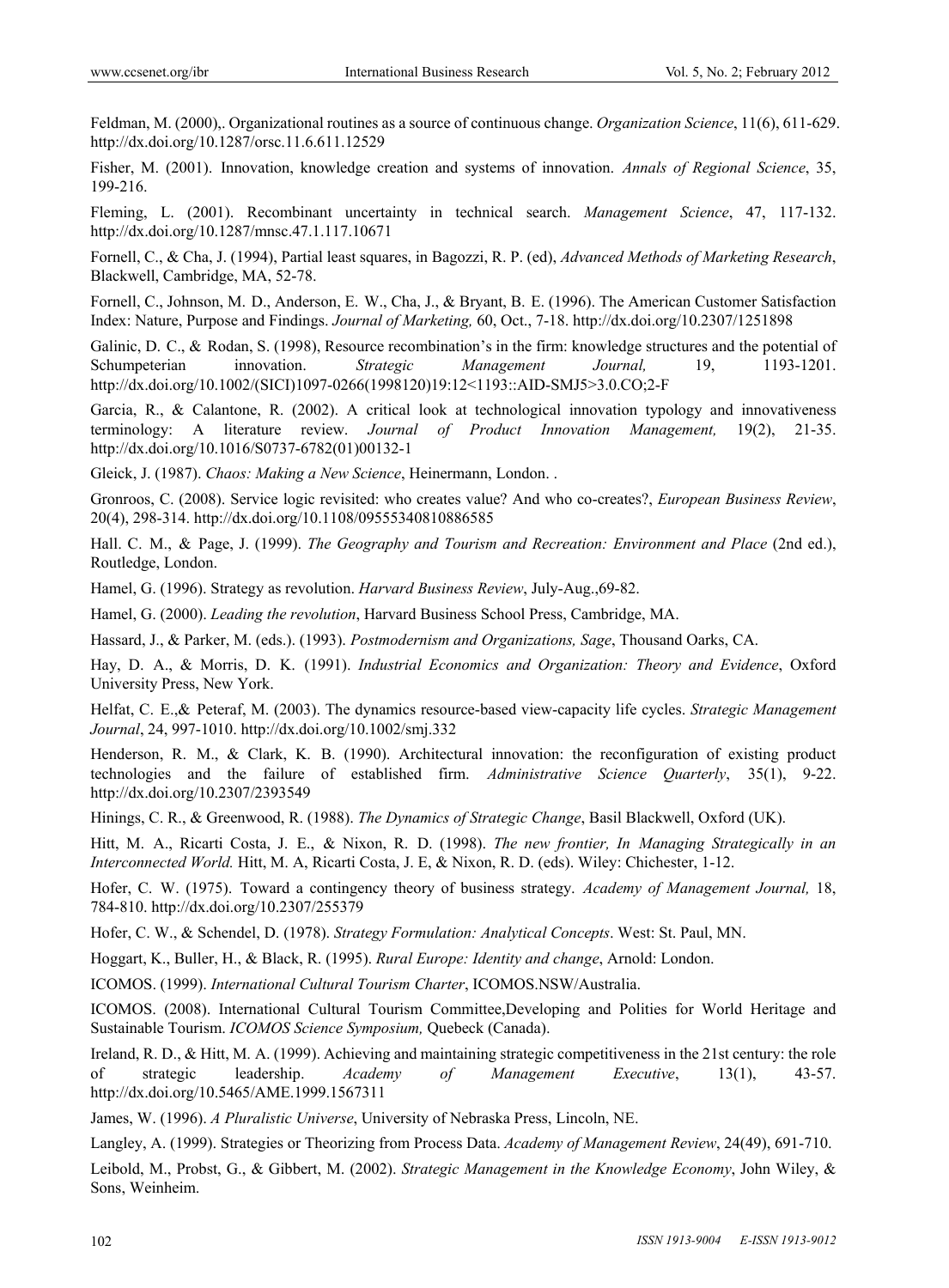Lorentz, E. N. (1963). Deterministic non-periodic flow. *Journal of the Atmospheric Sciences*, 20(2), 130-141. http://dx.doi.org/10.1175/1520-0469(1963)020<0130:DNF>2.0.CO;2

Lyotard, J. F. (1984). *The postmodern condition: A report on knowledge*, Reading (UK).

Luloff, A., Bridger, J., Graefem, A., Saylor, M., Martin, K., & Gitelson, R. (1994). Asssessing rural tourism efforts in the United States. *Annals of Tourism Research,* 2(1), 46-64. http://dx.doi.org/10.1016/0160-7383(94)90004-3

March, J. G. (1994). *A primer on decision-making*: How decisions happen, The Free Press, New York.

Markusen, A. (1999). Sticky places in slippery space, In Gertler, M. S. (ed.). *New industrial geography: Regions, regulations and institutions*, Routledge, Florence, KY, 98-124.

Mason, E. S. (1939). Price and production policies of large scale enterprises. *American Economic Review*, 29, 61-74.

McDermott, C., & O'Connor, G. C. (2002). Managing radical innovation: An overview of emergent strategy issues. *Journal of Product Innovation Management*, 19(6), 99-112. http://dx.doi.org/10.1016/S0737-6782(02)00174-1

Mesquita, L. F. (2003). Rationality as the basis for a new institutional environment: Argentina's former presidential candidate Ricardo Lopez Murphy. *Academy of Management Executive*, 17(3), 44-50.

Mesquita, L. P. (2007). Starting over when the bickering ever ends: Rebuilding aggregate trust among clustered firms through trust facilitators. *Academy of Management Review*, 32, 72-91. http://dx.doi.org/10.5465/AMR.2007.23463711

Mesquita, L. F., & Lazzarini, S. G. (2008). Horizontal and vertical relationships in developing economics: implications for SMEs' access to global markets. *Academy of Management Journal*, 51(2), 359-380. http://dx.doi.org/10.5465/AMJ.2008.31767280

Meyer, A. D., Goes, J. B., & Brooks, G. R. (1993). Organizations Reacting to Hyperturbulence, in Huber, C. P., & Glink, W. H. (eds.). *Organizational Change and Redesign: Ideas and Insights for Improving Performance*, Oxford University Press, Oxford.

Mueller-Stewens, G., & Lechner, C. (2001). *Strategischers Management: Wiestrategische Initiativenwirksam warden*, Schaeffer-PoeschlVerlag, Skuttgart (Germany).

Nelson, R. R., & Winter, S. G. (1982). *An Evolutionary Theory of Economic Change*, Belknap Press, Cambridge, MA. .

Nerkar, A., & Roberts, P. W.(2004). Technological and product-market experience and the success of new product introductions in the pharmaceutical industry. *Strategic Management Journal*, 25, 779-799. http://dx.doi.org/10.1002/smj.417

North, D. C. (1990). *Institutions, institutional change, and economic performance,* Cambridge University Press, New York.

Orlikowski, W. J. (1996). Improvising organizational transformation over time: a situated change perspective. *Information Systems Research*, 7, 63-92. http://dx.doi.org/10.1287/isre.7.1.63

Penrose, E. T. (1959). *The Theory of the Growth of the Firm*, Basil Blackwell, London.

Peteraf, M. A. (1993). The cornerstone of competitive advantage: A resource-based view. *Strategic Management Journal,* 14(3). 179-191. http://dx.doi.org/10.1002/smj.4250140303

Popadiuk, S., & Choo, C. W. (2006). Innovation and knowledge creation: how are these concepts related?. *International Journal of Information Management*, 26, 302-312. http://dx.doi.org/10.1016/j.ijinfomgt.2006.03.011

Porter, M. E. (1980). *Competitive strategy*, The Free Press. New York, NY.

Porter, M. E. (1985). *Competitive advantage*,The Free Press, New York, NY.

Porter, M. E. (1998). Clusters and competition: New agendas for companies, governments, and institutions, In Porter, M. E. (ed.). *On competiveness*, Harvard Business School Press, Boston, 197-288.

Roos, J., & Victor, B. (1999). Towards a new model of strategy-making as serious play. *European Management Journal,* 17(4). 348-355. http://dx.doi.org/10.1016/S0263-2373(99)00015-8

Rosenau, P. M. (1992). *Postmodernism and the social sciences: Insights, inroads, and intrusions*, Princeton, NJ.

Rust, R. T., & Verhoef, P. C. (2005). Optimizing the marketing interventions mix in intermediate-term CRM. *Marketing Science*, 24, 477-489. http://dx.doi.org/10.1287/mksc.1040.0107

Schumpeter, J. (1947). The creative response in economic history. *Journal of Economic History*, 7, 149-159.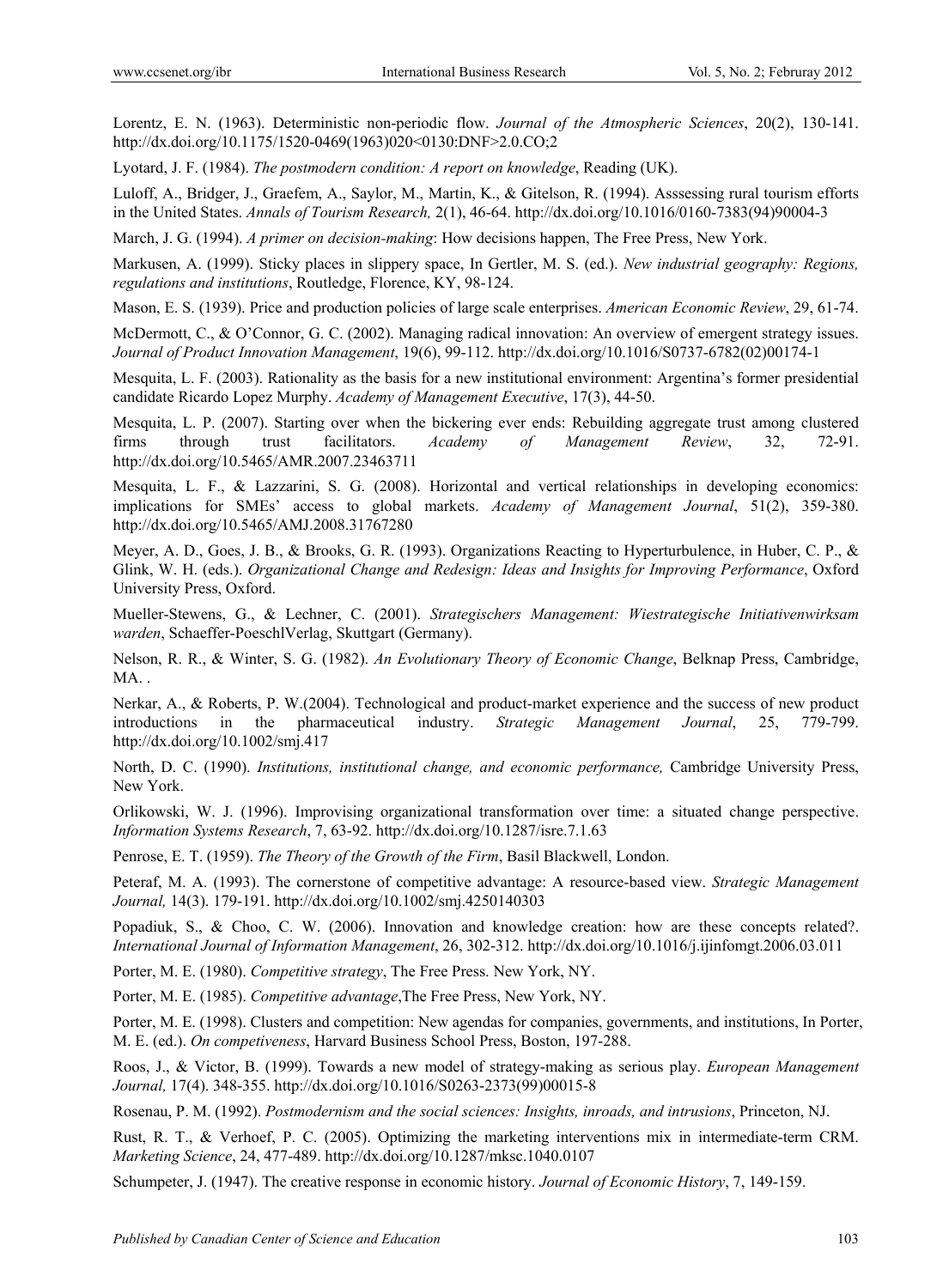Schmitz, H., & Nadvi, K. (1999). Clustering and industrialization: Introduction. *World Development,* 27, 1503-1514. http://dx.doi.org/10.1016/S0305-750X(99)00072-8

Sengenberger, W., Loveman, G. W., & Piore, M. J. (1990). The reemerge of small enterprises: Industrial restructuring in industrialized countries. *IlO,Geneva*,(Switzerland).

Shane, S., & Venkataraman, S. (2000). The promise of entrepreneurship as a field of research. *Academy of Management Review*, 25, 217-226.

Shephered, W. G. (1975). *The Treatment of Market Power: Antitrust, Regulation, and Public Enterprise*. Columbia University Press, New York.

Soulsby, A., & Clark, E. (2007). Organization Theory and the Post-socialist Transformation: Contributions to Organizational Knowledge. *Human Relations*, 60 (10). 1419-1442. http://dx.doi.org/10.1177/0018726707083470

Stiegfrid, J. J., & Evans, L. B. (1994). Empirical studies of entry and exit: a survey of the evidence, Review of Industrial Organization, 2, 121-155. http://dx.doi.org/10.1007/BF01035654

Stacey, R. D., Griffen, J. D., & Shaw, P. (2000). *Complexity and Management: Fad or Radical Challenge to Systems Thinking*? Routledge, London.

Stiegfrid, J. J.& Evans, L. B. (1994). Empirical studies of entry and exit: a survey of the evidence, *Review of Industrial Organization*, 2, 121-55. http://dx.doi.org/10.1007/BF01035654

Stinchcombe, A. L. (1965). Social Structure and Organizations, In March, J. G. (ed.). *Handbook of organization*, RandMcNally, Chicago, 142-193.

Storper, M. (1997). *The regional world: Territorial development in a global economy*, Guildford Press, New York.

Szulanski, G., & Amin, K. (2001). Learning to make strategy: balancing discipline and imagination. *Long Range Planning*, 34, 537-556. http://dx.doi.org/10.1016/S0024-6301(01)00073-5

Teece, D. J, Pisano,G., & Shuen, A. (1997). Dynamic capabilities and strategic management, *Strategic Management Journal*, 18(7). 509-533. http://dx.doi.org/10.1002/(SICI)1097-0266(199708)18:7<509::AID-SMJ882>3.0.CO;2-Z

Tushman, M. L., Anderson, P. C., & O'Reily, T. (1997). Technological cycles, innovation streams and ambidextrous organizations: organizational renewal through innovation streams and strategic change, InTushman, M. L. & Anderson P. (eds). *Managing strategic innovation and change: A collection of readings*, Oxford University Press, New York.

Tallman, S., Jenins, M., Henry, N., & Pinch, S. (2004). Knowledge, clusters, and competitive advantage. *Academy of Management Review*, 29, 231-258.

Vargo, S. L., & Lusch, R. F. (2004). Evolving to a new dominant logic for marketing. *Journal of Marketing*, 68, 1-17. http://dx.doi.org/10.1509/jmkg.68.1.1.24036

Von Krogh, G., Ichijo, K., & Nonaka, I. (2000). *Enabling knowledge creation*, Oxford University Press, Oxford (UK). http://dx.doi.org/10.1093/acprof:oso/9780195126167.001.0001

Wahab, S., & Pigram, D. (1997). T*ourism development and growth: the challenge of sustainability*, Routledge, London.